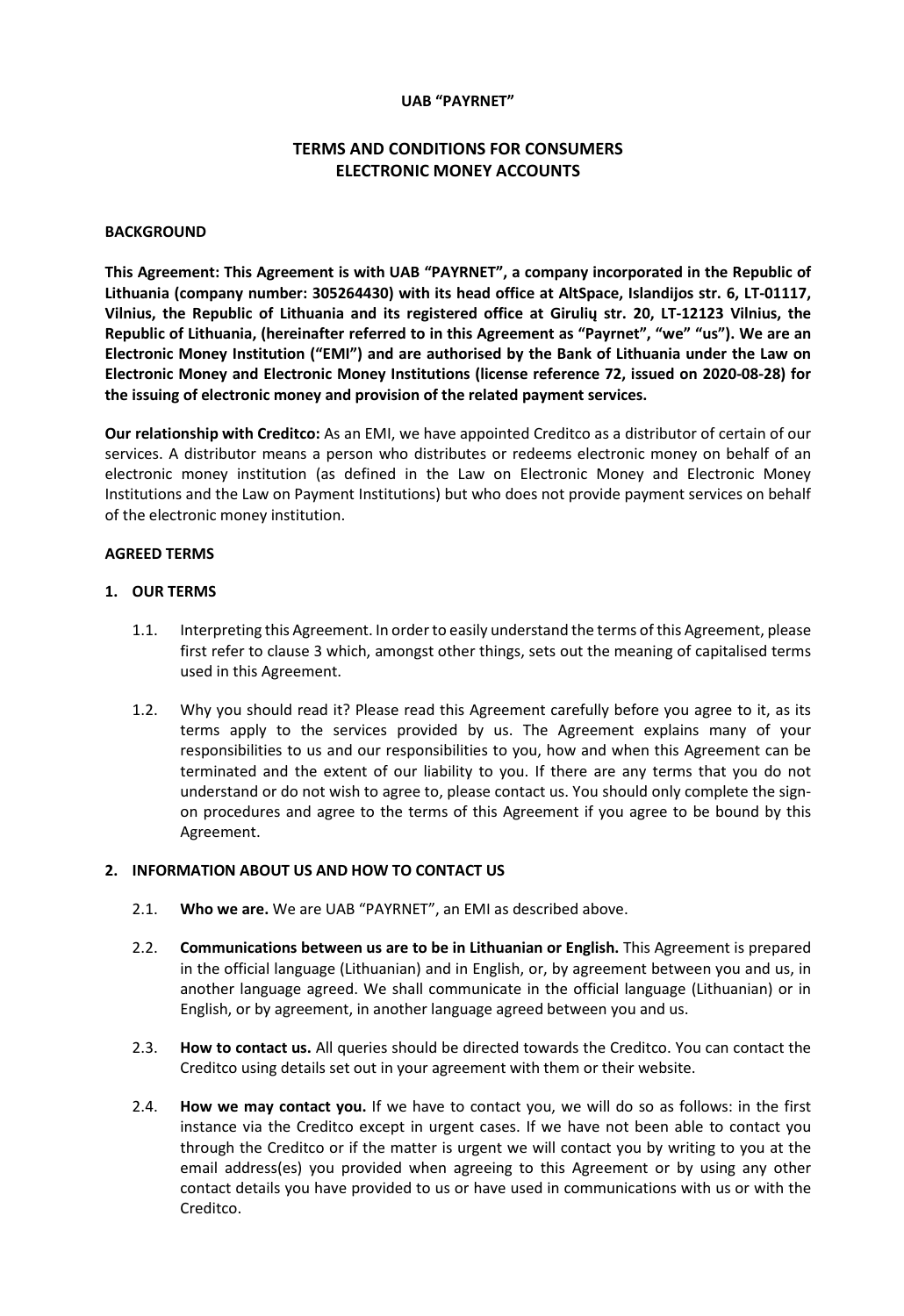- 2.5. 'Writing' includes emails. When we use the words "writing" or "written" in this Agreement, this includes emails.
- 2.6. Some of the services we provide are subject to the Law on Payments of the Republic of Lithuania. The law regulates how payments must be transmitted and provides protection for the clients of authorised payment service providers.

## **3. INTERPRETATION**

3.1. The definitions set out in this clause apply in this Agreement as follows:

**"Agreement"** means this agreement and the privacy policy, a copy of which is available on our Website.

**"Consumer"** means an individual who, in entering into this Agreement, is acting for a purpose other than a trade, business or profession.

**"Business Day"** means a day when the clearing banks in Vilnius are open for business, excluding Saturdays, Sundays and public holidays in Lithuania.

**"Durable Medium"** means an instrument which enables you to store information addressed personally to you in a way accessible for future reference for a period of time adequate for the purposes of the information and which allows the unchanged reproduction of the information stored.

**"Electronic Money"** means electronically stored monetary value as represented by a claim against us.

**"Regulations"** means the Law on Payments of the Republic of Lithuania No VIII-1370 of 28 October 1999 (as amended) and the Law on Electronic Money and Electronic Money Institutions of the Republic of Lithuania No XIII-1094 of 17 April 2018 (as amended).

**"Safeguarded Account"** means the bank account(s) belonging to us, which are separate to our own office bank accounts, into which we will receive money from you, or on your behalf, in return for the issuance of Electronic Money.

**"Services"** means the e-money account services.

**"Website"** means our website from time to time, currentl[y https://www.railsbank.com/payrnet](https://www.railsbank.com/payrnet) .

- 3.2. Sub-clause, clause and paragraph headings shall not affect the interpretation of this Agreement and references to sub-clauses, clauses and paragraphs are to the sub-clauses, clauses and paragraphs of this Agreement.
- 3.3. Any words following the terms including, include, in particular, for example or any similar expression shall be construed as illustrative and shall not limit the sense of the words, description, definition, phrase or term preceding those terms.
- 3.4. Unless the context otherwise requires, words in the singular shall include the plural, and in the plural shall include the singular.
- 3.5. A reference to a statute or statutory provision is a reference to it as amended, extended or re-enacted from time to time and reference to a statute or statutory provision shall include all subordinate legislation made from time to time.

### **4. TERM AND BECOMING A CLIENT**

4.1. **How can you agree to this Agreement?** You can agree to this Agreement by checking the box online confirming that you agree to same, or by otherwise confirming your agreement to same or availing of the Services.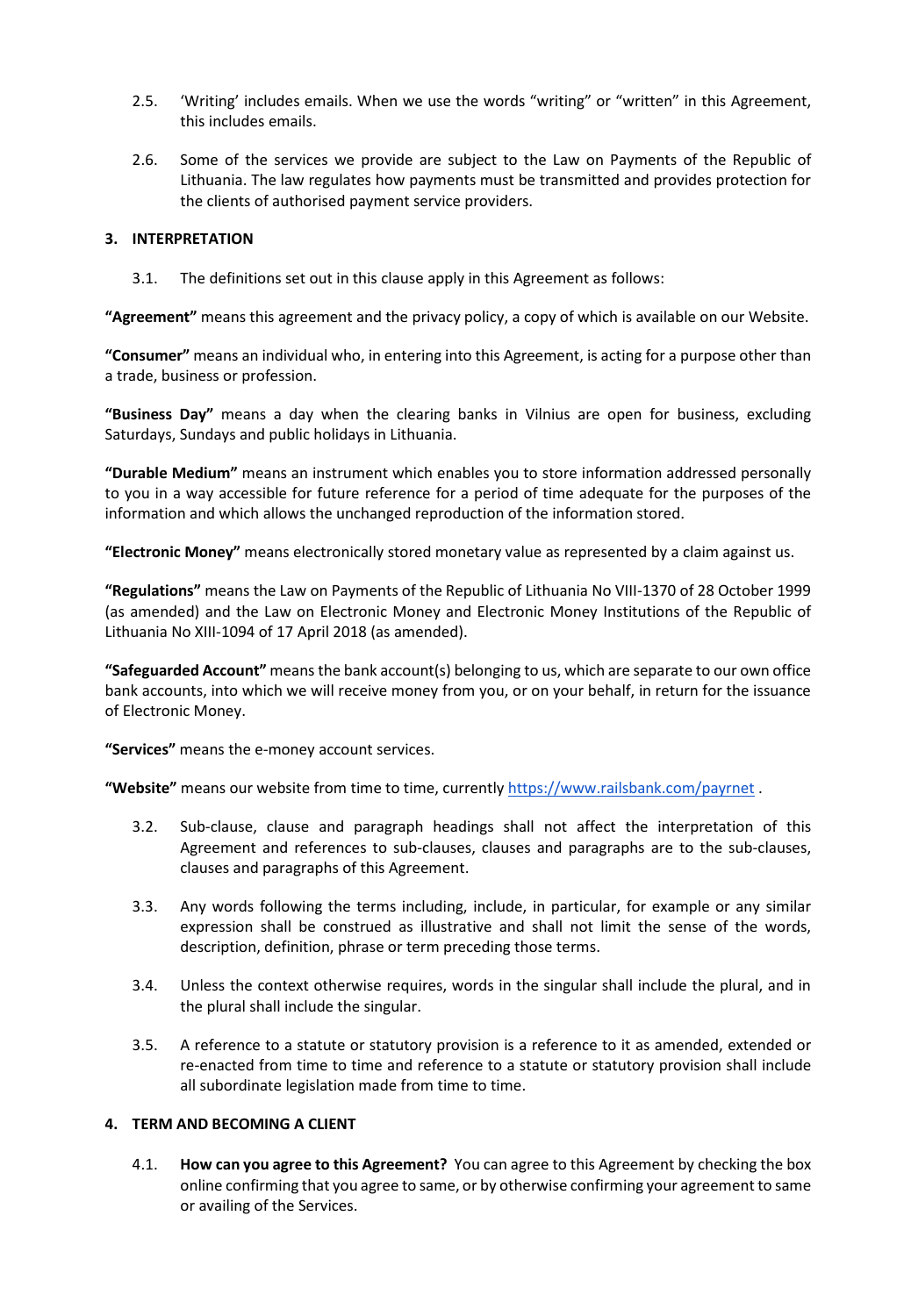4.2. **When will you become a client of ours?** You will be bound by this Agreement once you have agreed to it as set out above and this Agreement shall remain in force until terminated in accordance with its terms.

### **5. SERVICES**

- 5.1. As part of the Services, we shall issue you with Electronic Money upon receipt of money from you or a third party on your behalf, store your Electronic Money and redeem Electronic Money both on your express instruction and in accordance with this Agreement and the agreement of the Creditco.
- 5.2. **Our Services do not include the provision of advice.** We do not offer advice under this Agreement on any matter including (without limit) the merits or otherwise of any currency transactions, on taxation, or markets.
- 5.3. **Provision of payment services.** We shall provide you only with the Services as per clause 5.1 above. Creditco shall, under a separate agreement between you and Creditco, provide you with other agreed payment services. For the avoidance of doubt, that separate agreement between Creditco and you for the provision of payment services constitutes the framework agreement between the payment service provider and payment service user, which shall include all the information required under the Regulations. This Agreement therefore does not describe the provision of payment services, for which you shall refer to your agreement with Creditco.

### **6. ISSUING ELECTRONIC MONEY TO YOU**

- 6.1. Where we receive money from you or on your behalf, this money will be held by us in the relevant Safeguarded Account in exchange for the issuance by us to you of Electronic Money. Your funds will not be used by us for any other purpose and in the unlikely event that we become insolvent, your e-money is protected in an EEA-authorised credit institution or the Bank of Lithuania.
- 6.2. When we issue you with Electronic Money, you holding the Electronic Money and us holding the funds corresponding to the Electronic Money is not the same as a bank holding your money in that (i) we cannot and will not use the funds to invest or lend to other persons or entities; (ii) the Electronic Money will not accrue interest; and (iii) the Electronic Money is not covered by the Deposit Insurance Scheme of the Republic of Lithuania or a comparable guarantee scheme in any other country.
- 6.3. You may hold Electronic Money and we may hold funds corresponding to your Electronic Money indefinitely. However, if we hold Electronic Money for you for more than 12 (twelve) months, with no activity on the account during those 12 (twelve) months, we shall use reasonable endeavours to contact you to redeem the Electronic Money and return the corresponding funds to you. If we are unable to contact you, we may redeem the Electronic Money and send the corresponding funds, less any of our costs incurred, to the last known bank account we have on file for you.
- 6.4. You can redeem the Electronic Money you hold with us and receive the corresponding funds into a bank account belonging to you by entering into a payment contract between Creditco and you whereby Creditco commits to executing one or more payments on your behalf pursuant to a request from you to Creditco for Creditco to execute one or more payments and using your own bank details as the recipient of money pursuant to such payments.
- 6.5. When executing the payment under a request from you to Creditco to the recipient, we will also automatically redeem your Electronic Money and send the corresponding amount of funds to the recipient of money pursuant to such payment according to the terms of the relevant payment contract between Creditco and you.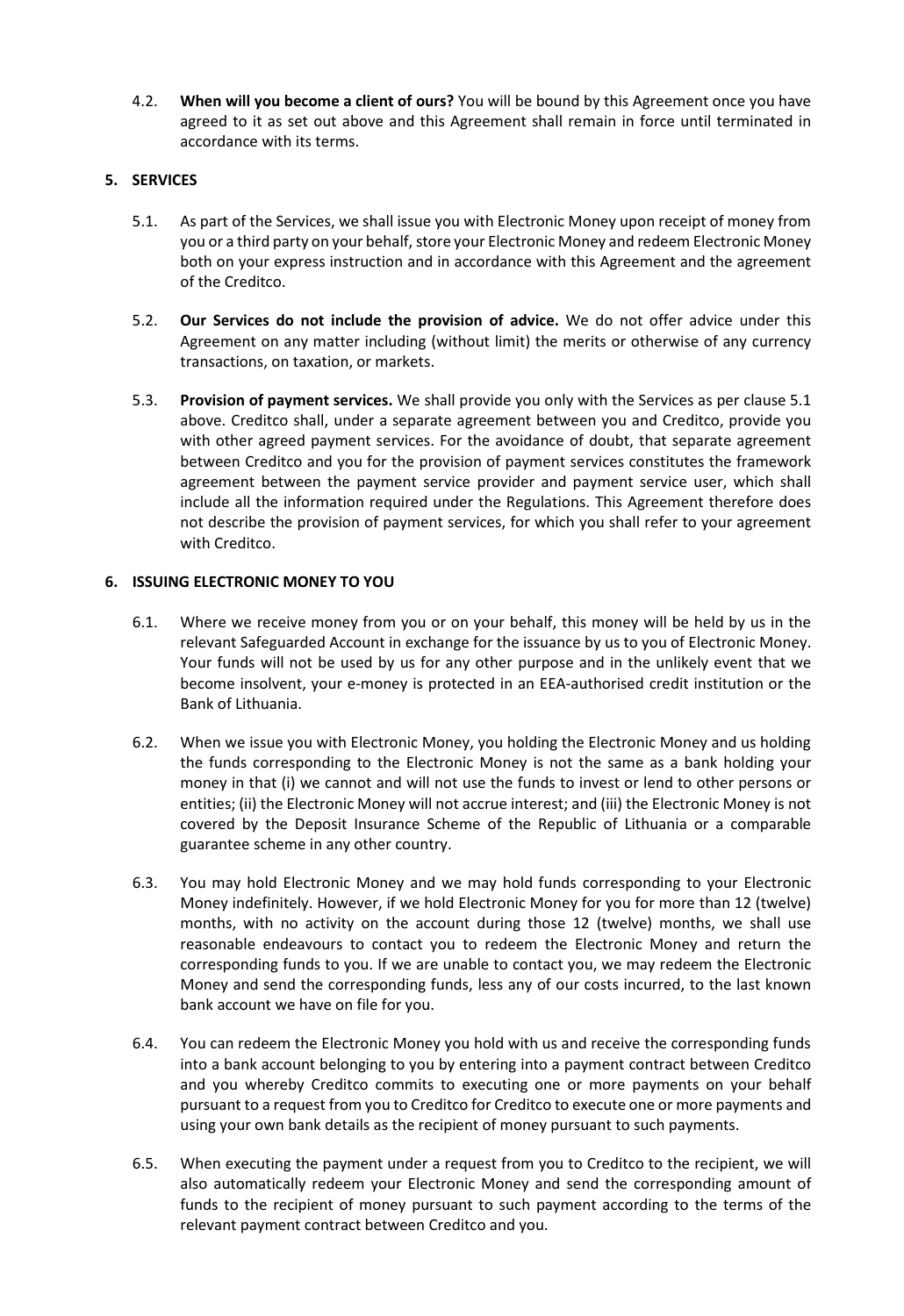- 6.6. Redemption of your Electronic Money as such will always be free of charge.
- 6.7. We accept no responsibility in the event that you send money to the incorrect account.
- 6.8. We do not accept cash or cheques. We accept monies via a variety of methods of electronic funds transfer to our bank account, the details of which we shall provide to you upon request.

## **7. GENERAL LIMITATION OF LIABILITY**

- 7.1. Where we and another person (such as a payment services provider) are liable to you in respect of the same matter or item, you agree that our liability to you will not be increased by any limitation of liability you have agreed with that other person or because of your inability to recover from that other person beyond what our liability would have been had no such limitation been agreed and/or if that other person had paid his or its share.
- 7.2. Where any loss, liability, cost or expense (a "Loss") is suffered by you for which we would otherwise be jointly and severally or jointly liable with any third party or third parties, the extent to which such Loss shall be recoverable by you from us (as opposed to any third parties) shall be limited so as to be in proportion to the aggregate of our contribution to the overall fault for such Loss, as agreed between all of the relevant parties or, in the absence of agreement, as determined by a court of competent jurisdiction. For the purposes of assessing the contribution to the Loss in question of any third party for the purposes of this clause, no account shall be taken of any limit imposed or agreed on the amount of liability of such third party by any agreement (including any settlement agreement) made before or after such Loss occurred or was otherwise incurred.
- 7.3. We shall not be liable for any bank charges that you may incur in sending funds to or receiving funds from us.
- 7.4. Nothing in this Agreement limits or excludes our liability for death or personal injury caused by our negligence or for any damage or liability incurred by you as a result of fraud or fraudulent misrepresentation by us or to the extent that the liability may not be excluded or limited by any applicable law.

## **8. COMPLAINTS**

- 8.1. If you feel that we have not met your expectations in the delivery of our Services, in the first instance contact the Creditco using the contact email address for complaints set out in the separate agreement between you and Creditco. If the Creditco does not deal with your complaint adequately, please contact us via email to complaints@payr.net.
- 8.2. We have internal procedures for handling complaints fairly and promptly in accordance with the Bank of Lithuania requirements. A copy of our complaints' procedure is available on our Website and may also be submitted to you directly upon request.
- 8.3. We will respond to your complaint in writing or using another Durable Medium within 15 (fifteen) Business Days after the receipt of complaint. In exceptional cases, due to reasons which are beyond our control, we may send you a preliminary response by indicating reasons for delay and the term by which you will receive our final response. In any case the term for provision of final response will not exceed 35 (thirty-five) Business Days after the receipt of complaint. Handling of complaints is free of charge. The claims shall be submitted, handled and responded in Lithuanian or English, unless use of another language is agreed between you and us.
- 8.4. Should you not be satisfied with our final response, or should we fail to respond to you within 15 Business Days from receiving the claim, you shall have a right to apply to the Bank of Lithuania in three different ways: (1) through the electronic dispute settlement facility E-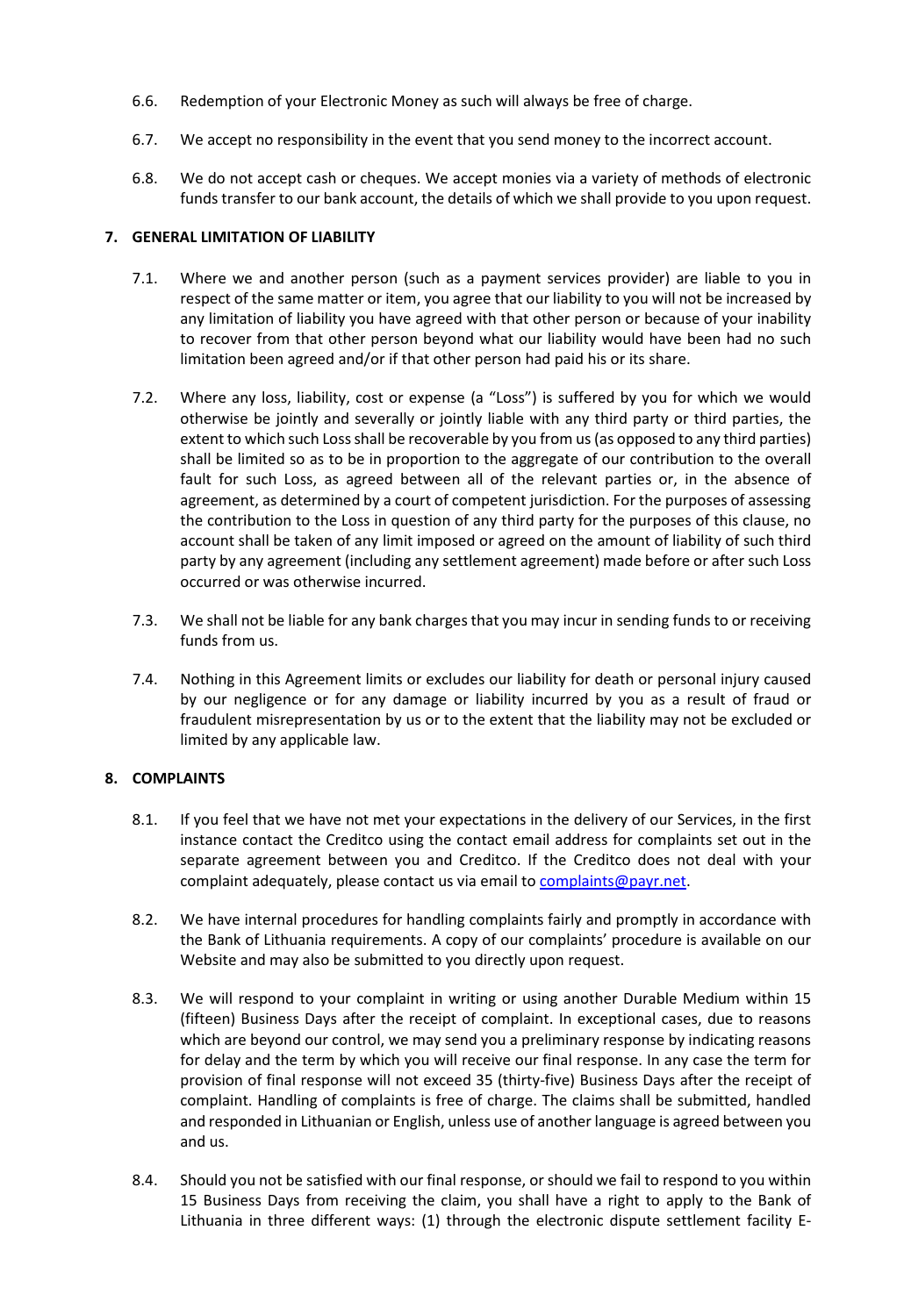Government Gateway, (2) by completing a consumer application form and sending it to the Supervision Service of the Bank of Lithuania at Žalgirio str. 90, LT-09303 Vilnius, email: frpt@lb.lt, or (3) by filling out a free-form application and sending it to the Supervision Service of the Bank of Lithuania, Žalgirio str. 90, LT-09303 Vilnius, email: frpt@lb.lt. Whichever way you choose to submit the claim, it must be in the official language of the country, i.e. Lithuanian. You may only apply to the Bank of Lithuania within 1 year after you received from us a response that is not satisfactory, or after the 15 Business Days for responding has passed and we did not respond. Addressing us first is a precondition for you applying to the Bank of Lithuania. The decision of the Bank of Lithuania is not mandatory for us or you and you, even after the dispute was solved by the Bank of Lithuania, shall have a right to apply to the court.

8.5. In case you are generally not satisfied with us or our services, where there is no claim or disagreement between you and us, you may always approach the Bank of Lithuania by addressing a complaint to the Bank of Lithuania at Totorių str. 4, LT-01121 Vilnius, email: info@lb.lt, or to the Supervision Service of the Bank of Lithuania, Žalgirio str. 90, LT-09303 Vilnius, email: frpt@lb.lt.

## **9. ESTABLISHING YOUR IDENTITY**

- 9.1. To comply with the requirements of the Law on the Prevention of Money Laundering and Terrorist Financing of the Republic of Lithuania and related regulations, it may be necessary to obtain from you, and retain, evidence of your personal identity in our records from time to time. If satisfactory evidence is not promptly provided to us, we cannot accept you as our customer.
- 9.2. To assist us with meeting our obligations, we may carry out an electronic verification check via third party providers in order to verify your identity. If such searches are carried out, we may keep records of the contents and results of such searches in accordance with all current and applicable laws. You acknowledge that us carrying out an electronic verification check may leave a soft footprint on your credit history.
- 9.3. We are also obliged to report any reasonable suspicions about instructions received, transactions and activities to the regulatory authorities. This may affect our relationship with you so far as confidentiality is concerned. If we are required under legislation (including the Law on the Prevention of Money Laundering and Terrorist Financing of the Republic of Lithuania) to refrain from communicating with you and/or proceeding with your instructions, we can accept no liability for the consequences of being prevented from doing so.

#### **10. TERMINATION**

- 10.1. When we may terminate or suspend this Agreement.
	- 10.1.1. We can terminate this Agreement at any time:
		- 10.1.1.1. if you breach this Agreement; and/or
		- 10.1.1.2. if we suspect that you are using the Services for any illegal purposes.
	- 10.1.2. We may suspend or terminate your access to the Services where we have reasonable grounds for concern relating to: (i) the security of your account(s), whether or not you have informed us of a security breach; and/or (ii) the suspected unauthorised or fraudulent use of your account(s).
	- 10.1.3. If the Creditco notifies us that its agreement with you has terminated, we can terminate this Agreement with immediate effect.
	- 10.1.4. If you terminate your agreement with the Creditco or that agreement is terminated, we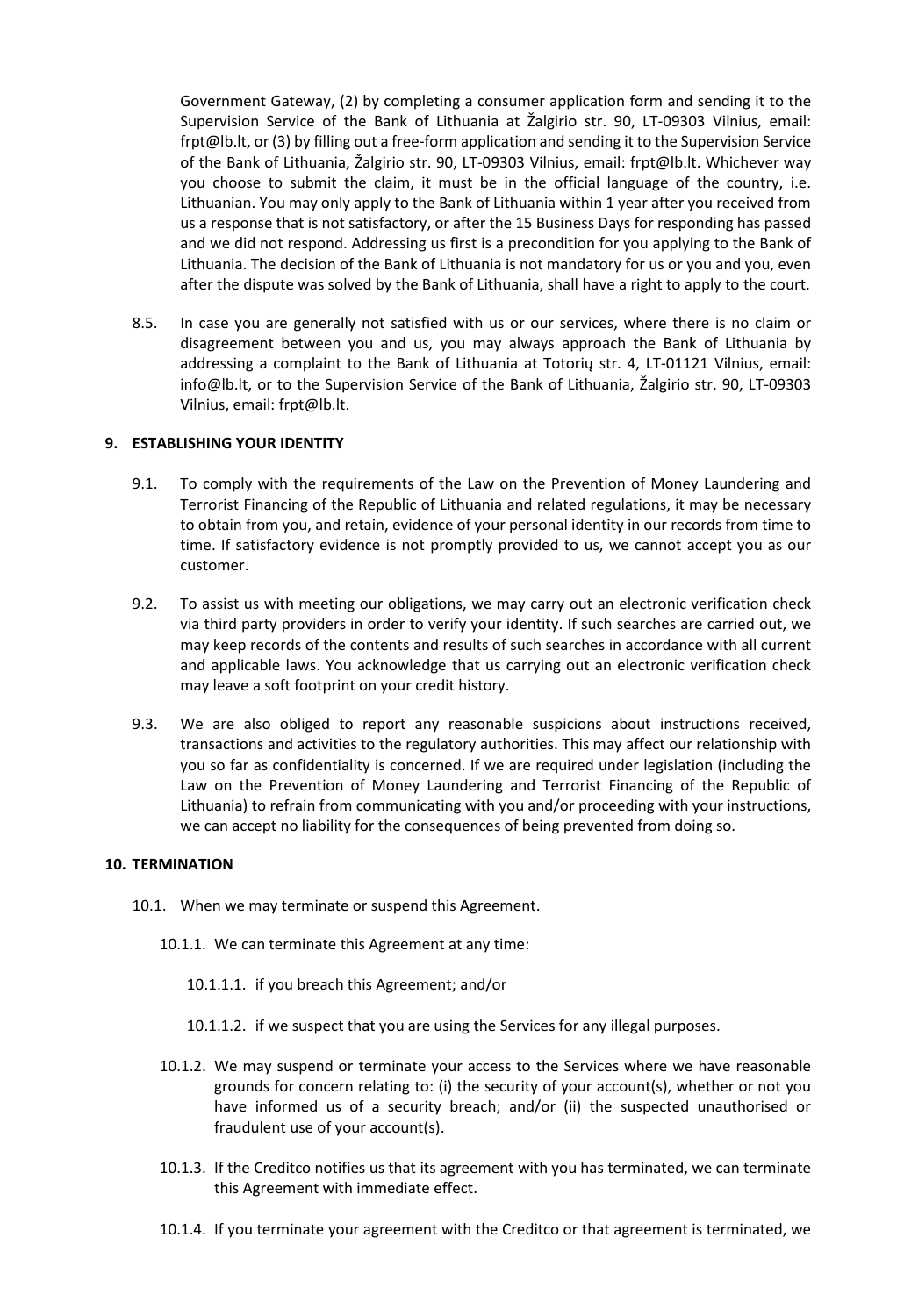can terminate this Agreement with immediate effect.

- 10.1.5. If our agreement with the Creditco terminates, we will give you not less than sixty (60) days written notice to terminate this Agreement.
- 10.1.6. We may terminate this Agreement at any time and for any reason by giving you not less than sixty (60) days written notice.
- 10.2. When you may terminate this Agreement. You can terminate this Agreement at any time and for any reason by cancelling your agreement with the Creditco. We may contact you to confirm your request.
- 10.3. Effect of Termination. Upon the effective date of termination:
	- 10.3.1. you will no longer be able to avail yourself of the Services;
	- 10.3.2. we shall redeem any Electronic Money we hold for you and send the equivalent funds to a bank account in your name, unless agreed by both parties, less any monies which are due and owing to us. Redemption of your Electronic Money as such will always be free of charge.
- 10.4. After termination, you may contact us using the contact details set out in clause 2.3 to redeem any Electronic Money you still hold with us.

### **11. CONFIDENTIALITY**

- 11.1. We undertake that we shall not at any time, disclose to any person any of your confidential information, except in the following circumstances:
	- 11.1.1. to our employees, officers, representatives or advisers who need to know such information for the purposes of exercising our rights or carrying out our obligations under or in connection with this Agreement. We shall ensure that our employees, officers, representatives or advisers to whom we disclose your confidential information comply with this clause; and
	- 11.1.2. as may be required by law, a court of competent jurisdiction or any governmental or regulatory authority.

## **12. HOW WE MAY USE YOUR PERSONAL INFORMATION**

12.1. **How we may use your personal information.** We will only use your personal information as set out in our privacy policy which is available on our Website.

## **13. GENERAL**

- 13.1. **Even if we delay in enforcing under this Agreement, we can still enforce it later.** If we do not insist immediately that you do anything you are required to do under this Agreement, or if we delay in taking steps against you in respect of your breach of this Agreement that will not mean that you do not have to do those things and it will not prevent us taking steps against you at a later date.
- 13.2. **What if something unexpected happens?** We shall have no liability to you under this Agreement or any contract if we are prevented from or delayed in performing our obligations under this Agreement, or from carrying on our business, by acts, events, omissions or accidents beyond our reasonable control, including, without limitation, strikes, lock-outs or other industrial disputes (whether involving us or any other party), failure of a utility service